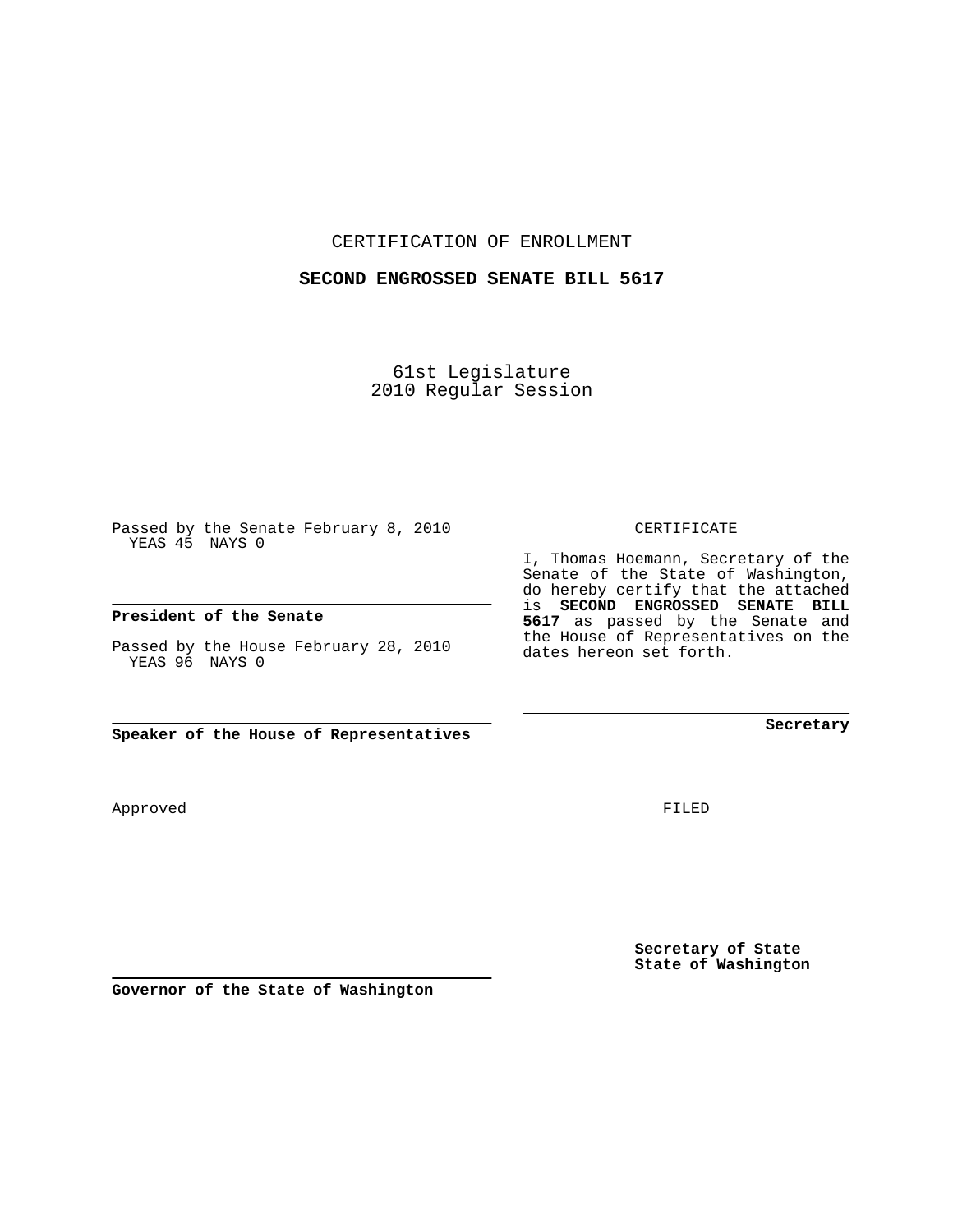## **SECOND ENGROSSED SENATE BILL 5617** \_\_\_\_\_\_\_\_\_\_\_\_\_\_\_\_\_\_\_\_\_\_\_\_\_\_\_\_\_\_\_\_\_\_\_\_\_\_\_\_\_\_\_\_\_

\_\_\_\_\_\_\_\_\_\_\_\_\_\_\_\_\_\_\_\_\_\_\_\_\_\_\_\_\_\_\_\_\_\_\_\_\_\_\_\_\_\_\_\_\_

Passed Legislature - 2010 Regular Session

## **State of Washington 61st Legislature 2010 Regular Session**

**By** Senators Kauffman and McAuliffe

Read first time 01/27/09. Referred to Committee on Early Learning & K-12 Education.

 1 AN ACT Relating to the early learning advisory council; and 2 amending RCW 43.215.090.

3 BE IT ENACTED BY THE LEGISLATURE OF THE STATE OF WASHINGTON:

 4 **Sec. 1.** RCW 43.215.090 and 2007 c 394 s 3 are each amended to read 5 as follows:

 6 (1) The early learning advisory council is established to advise 7 the department on statewide early learning ((community needs and 8 progress)) issues that would build a comprehensive system of quality 9 early learning programs and services for Washington's children and 10 families by assessing needs and the availability of services, aligning 11 resources, developing plans for data collection and professional 12 development of early childhood educators, and establishing key 13 performance measures.

14 (2) The council shall work in conjunction with the department to 15 develop a statewide early learning plan that ((erosses systems and 16 sectors to promote)) guides the department in promoting alignment of 17 private and public sector actions, objectives, and resources, and ( $\epsilon$ 18 ensure)) ensuring school readiness.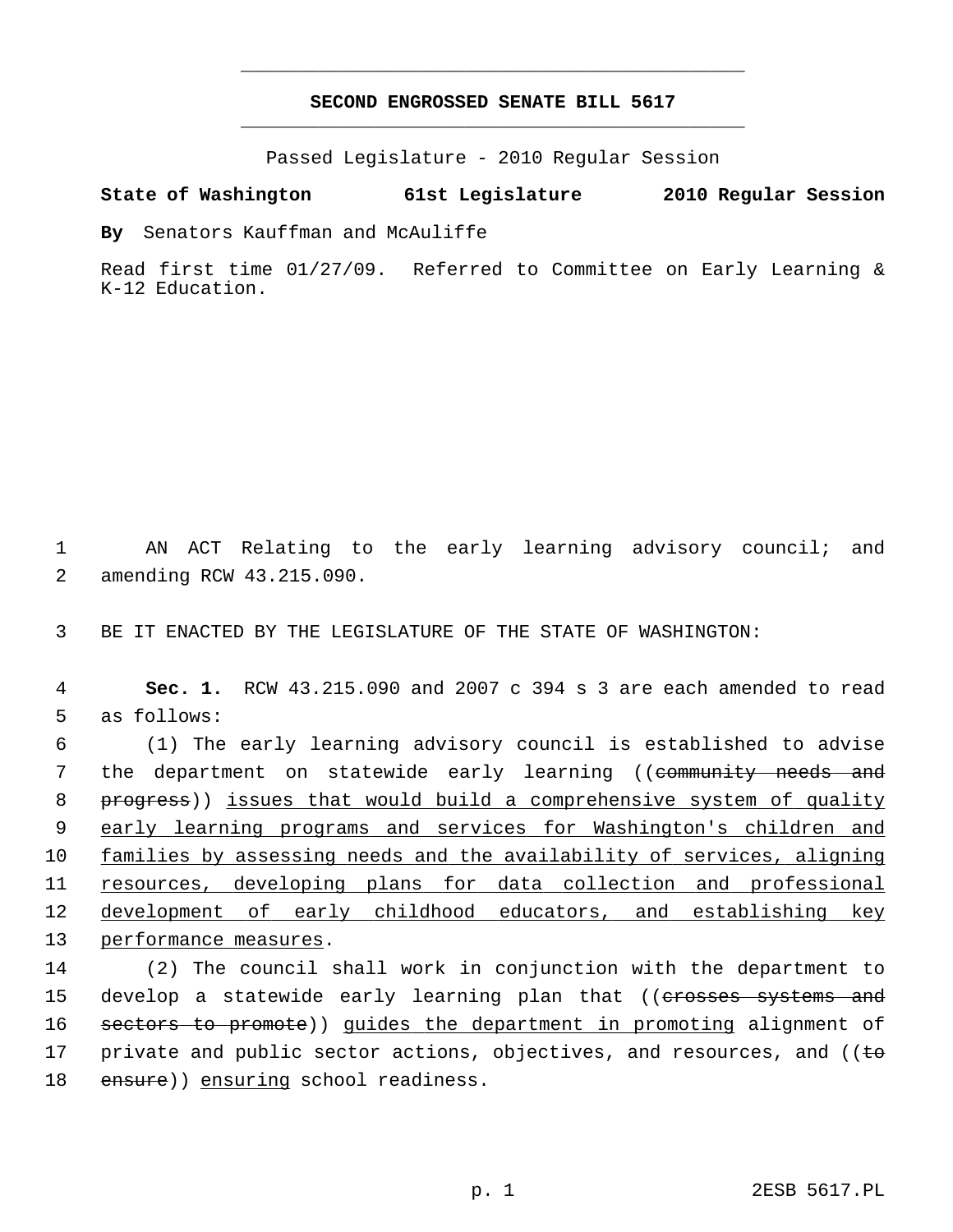1 (3) The council shall include diverse, statewide representation 2 from public, nonprofit, and for-profit entities. Its membership shall 3 reflect regional, racial, and cultural diversity to adequately 4 represent the needs of all children and families in the state.

 5 (4) Councilmembers shall serve two-year terms. However, to stagger 6 the terms of the council, the initial appointments for twelve of the 7 members shall be for one year. Once the initial one-year to two-year 8 terms expire, all subsequent terms shall be for two years, with the 9 terms expiring on June 30th of the applicable year. The terms shall be 10 staggered in such a way that, where possible, the terms of members 11 representing a specific group do not expire simultaneously.

12 (5) The council shall consist of not more than ((twenty-five)) 13 twenty-three members, as follows:

14 (a) The governor shall appoint at least one representative from 15 each of the following: The department, the office of financial 16 management, the department of social and health services, the 17 department of health, the higher education coordinating board, and the 18 state board for community and technical colleges;

19 (b) One representative from the office of the superintendent of 20 public instruction, to be appointed by the superintendent of public 21 instruction;

22 (c) The governor shall appoint  $((at - least))$  seven leaders in early 23 childhood education, with at least one representative with experience 24 or expertise in each of the areas such as the following  $((\text{areas}))$ : 25 Children with disabilities, the K-12 system, family day care providers, 26 and child care centers;

27 (d) Two members of the house of representatives, one from each 28 caucus, and two members of the senate, one from each caucus, to be 29 appointed by the speaker of the house of representatives and the 30 president of the senate, respectively;

31 (e) Two parents, one of whom serves on the department's parent 32 advisory council, to be appointed by the governor;

33 (f) ((Two)) One representative((s)) of the private-public 34 partnership created in RCW 43.215.070, to be appointed by the 35 partnership board;

36 (g) One representative designated by sovereign tribal governments; 37 and